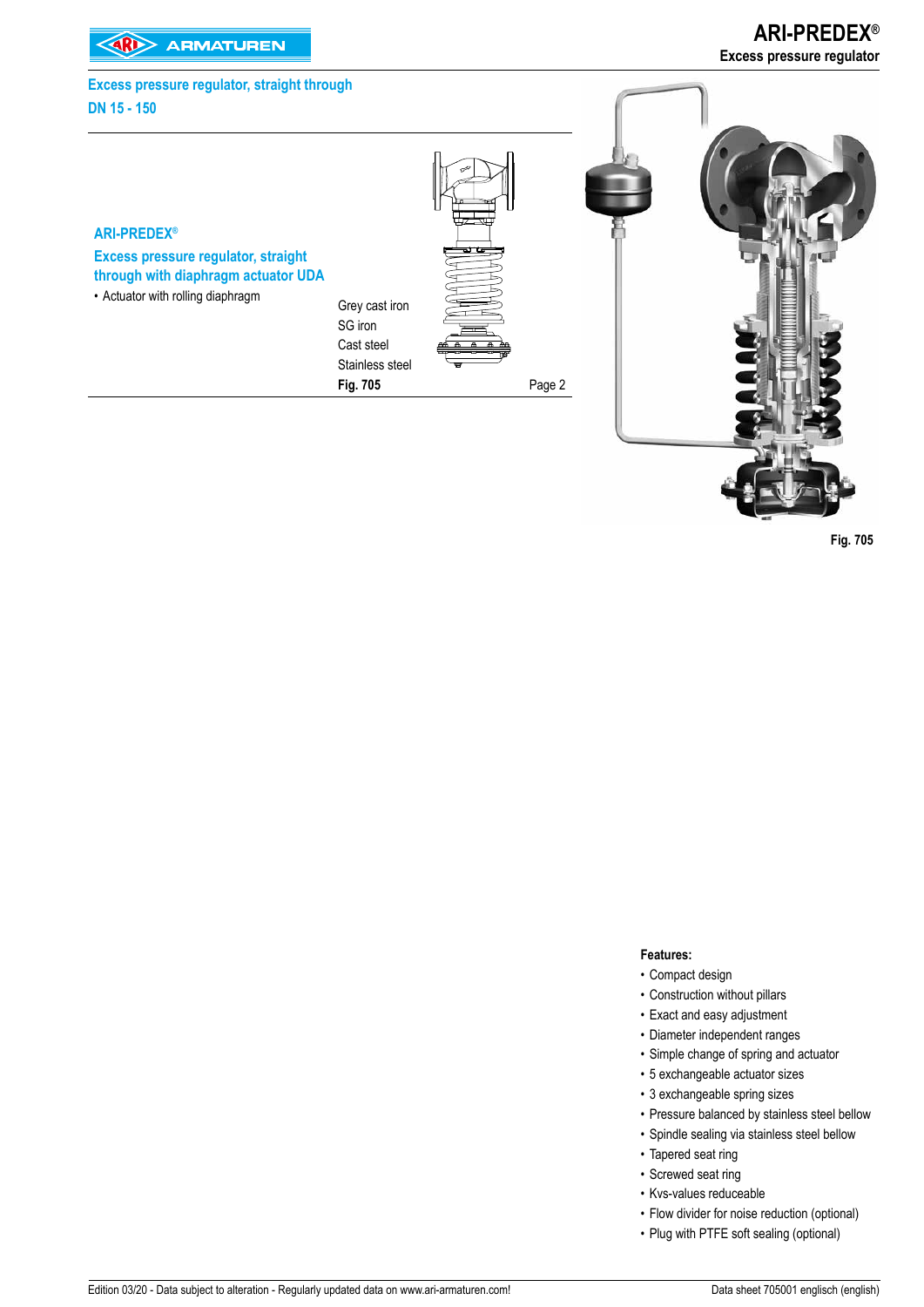# **Excess pressure regulator, straight through with diaphragm actuator UDA**





Stainless steel - Actuator

| DN15-150 |                 |                                 |  |
|----------|-----------------|---------------------------------|--|
| DN15-150 |                 | <b>UDA 400</b>                  |  |
| DN15-150 |                 | <b>UDA 250</b>                  |  |
| DN15-150 | $0,2 - 16$ barg | <b>UDA 160</b><br><b>UDA 80</b> |  |
| DN15-150 |                 |                                 |  |
| DN15-150 |                 | <b>UDA 40</b>                   |  |
| DN15-150 |                 |                                 |  |
|          |                 | Inlet pressure ranges           |  |

Technical data for the actuator refer to page 6.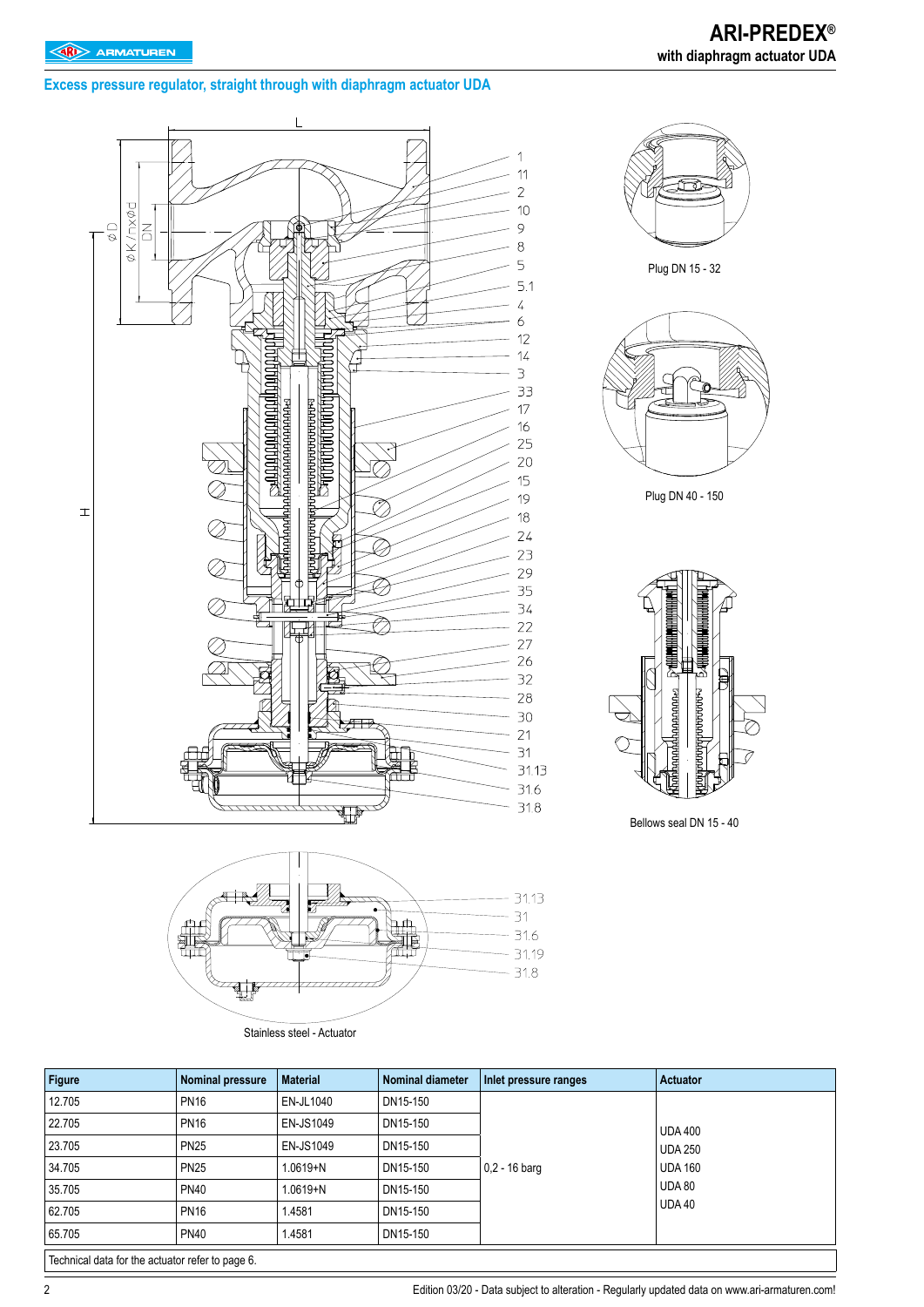## **EXAMPLE ARMATUREN**

# **ARI-PREDEX®**

|  | with diaphragm actuator UDA |  |  |
|--|-----------------------------|--|--|
|--|-----------------------------|--|--|

| <b>DN</b>                                                                                                                    |                |                                                                                                                                                                                     |                     | 15                  | 20                      | 25                          | 32             | 40                                                                                                                                                     | 50                       | 65                                                              | 80            | 100             | 125             | 150             |
|------------------------------------------------------------------------------------------------------------------------------|----------------|-------------------------------------------------------------------------------------------------------------------------------------------------------------------------------------|---------------------|---------------------|-------------------------|-----------------------------|----------------|--------------------------------------------------------------------------------------------------------------------------------------------------------|--------------------------|-----------------------------------------------------------------|---------------|-----------------|-----------------|-----------------|
| <b>Kvs-value</b>                                                                                                             |                |                                                                                                                                                                                     |                     |                     |                         |                             |                |                                                                                                                                                        |                          |                                                                 |               |                 |                 |                 |
|                                                                                                                              |                | standard                                                                                                                                                                            | (m <sup>3</sup> /h) | 3,2                 | 5                       | 8                           | 12,5           | 20                                                                                                                                                     | 32                       | 50                                                              | 80            | 125             | 190             | 280             |
| Kvs-value                                                                                                                    |                | reduced                                                                                                                                                                             | (m <sup>3</sup> /h) | 0,1/0,4/<br>1/2,5   | 0.1/0.4/<br>1/2,5/<br>4 | 0,1/0,4/<br>1/2,5/<br>4/6,3 | --             | $\overline{a}$                                                                                                                                         | $\overline{\phantom{a}}$ |                                                                 | --            |                 | --              |                 |
| Seat-ø                                                                                                                       |                |                                                                                                                                                                                     | (mm)                | 18                  | 22                      | 25                          | 32             | 40                                                                                                                                                     | 50                       | 65                                                              | 80            | 100             | 125             | 150             |
| Travel                                                                                                                       |                |                                                                                                                                                                                     | (mm)                | 4                   | 5                       | 6                           | 8              | 8                                                                                                                                                      | 10                       | 11                                                              | 13            | 16              | 19              | 22              |
|                                                                                                                              |                | Max. differential pressure drop                                                                                                                                                     | (bar)               | 16                  | 16                      | 16                          | 16             | 16                                                                                                                                                     | 16                       | 16                                                              | 16            | 16              | 16              | 16              |
| Shutt off class                                                                                                              |                |                                                                                                                                                                                     |                     |                     |                         |                             |                | Leakage class I acc. to DIN EN 1349 or DIN EN 60534-4 ( ≤ 0,05% from Kvs-value)                                                                        |                          |                                                                 |               |                 |                 |                 |
|                                                                                                                              |                | Face-to-face dimension FTF series 1 according to DIN EN 558                                                                                                                         |                     |                     |                         |                             |                |                                                                                                                                                        |                          |                                                                 |               |                 |                 |                 |
| L                                                                                                                            |                |                                                                                                                                                                                     | (mm)                | 130                 | 150                     | 160                         | 180            | 200                                                                                                                                                    | 230                      | 290                                                             | 310           | 350             | 400             | 480             |
|                                                                                                                              |                | Flanges acc. to DIN EN 1092-1/-2                                                                                                                                                    |                     |                     |                         |                             |                |                                                                                                                                                        |                          | Flange holes / -thickness tolerances acc. to DIN 2533/2544/2545 |               |                 |                 |                 |
| ØD                                                                                                                           |                | <b>PN16</b>                                                                                                                                                                         | (mm)                | 95                  | 105                     | 115                         | 140            | 150                                                                                                                                                    | 165                      | 185                                                             | 200           | 220             | 250             | 285             |
|                                                                                                                              |                | PN25 / 40                                                                                                                                                                           | (mm)                | 95                  | 105                     | 115                         | 140            | 150                                                                                                                                                    | 165                      | 185                                                             | 200           | 235             | 270             | 300             |
| ØK                                                                                                                           |                | <b>PN16</b>                                                                                                                                                                         | (mm)                | 65                  | 75                      | 85                          | 100            | 110                                                                                                                                                    | 125                      | 145                                                             | 160           | 180             | 210             | 240             |
|                                                                                                                              |                | PN25 / 40<br><b>PN16</b>                                                                                                                                                            | (mm)                | 65<br>$4 \times 14$ | 75<br>4 x 14            | 85<br>$4 \times 14$         | 100<br>4 x 18  | 110<br>$4 \times 18$                                                                                                                                   | 125<br>$4 \times 18$     | 145<br>$4 \times 18$                                            | 160<br>8 x 18 | 190<br>8 x 18   | 220<br>8 x 18   | 250<br>8 x 22   |
| n x Ød                                                                                                                       |                | PN25 / 40                                                                                                                                                                           | (mm)<br>(mm)        | $4 \times 14$       | 4 x 14                  | 4 x 14                      | 4 x 18         | $4 \times 18$                                                                                                                                          | $4 \times 18$            | 8 x 18                                                          | 8 x 18        | 8 x 22          | 8 x 26          | $8 \times 26$   |
|                                                                                                                              |                |                                                                                                                                                                                     |                     |                     |                         |                             |                |                                                                                                                                                        |                          |                                                                 |               |                 |                 |                 |
| <b>Dimensions</b>                                                                                                            |                | <b>UDA 400</b>                                                                                                                                                                      |                     |                     |                         |                             |                | 590                                                                                                                                                    | 590                      |                                                                 |               |                 |                 | 740             |
|                                                                                                                              |                | <b>UDA 250</b>                                                                                                                                                                      | (mm)<br>(mm)        | 545<br>505          | 545<br>505              | 550<br>510                  | 550<br>510     | 550                                                                                                                                                    | 550                      | 595<br>555                                                      | 635<br>595    | 660<br>635      | 700<br>660      | 700             |
| Η                                                                                                                            |                | <b>UDA 160</b>                                                                                                                                                                      | (mm)                | 485                 | 485                     | 490                         | 490            | 530                                                                                                                                                    | 530                      | 535                                                             | 580           | 600             | 640             | 680             |
|                                                                                                                              |                | <b>UDA 80</b>                                                                                                                                                                       | (mm)                | 485                 | 485                     | 490                         | 490            | 530                                                                                                                                                    | 530                      | 535                                                             | 580           | 600             | 640             | 680             |
|                                                                                                                              |                | <b>UDA 40</b>                                                                                                                                                                       | (mm)                | 485                 | 485                     | 490                         | 490            | 530                                                                                                                                                    | 530                      | 535                                                             | 580           | 600             | 640             | 680             |
|                                                                                                                              |                |                                                                                                                                                                                     |                     |                     |                         |                             |                |                                                                                                                                                        |                          |                                                                 |               |                 |                 |                 |
| Weights                                                                                                                      |                | with UDA 400                                                                                                                                                                        | (kg)                | 28                  | 29                      | 30                          | 32             | 37                                                                                                                                                     | 43                       | 50                                                              | 73            | 91              | 131             | 164             |
| 12.705 /                                                                                                                     |                | with UDA 250                                                                                                                                                                        | (kg)                | 23                  | 24                      | 25                          | 27             | 32                                                                                                                                                     | 38                       | 45                                                              | 68            | 88              | 129             | 162             |
| 22./23.705 /                                                                                                                 |                | with UDA 160                                                                                                                                                                        | (kg)                | 21                  | 22                      | 23                          | 25             | 30                                                                                                                                                     | 36                       | 43                                                              | 66            | 86              | 127             | 160             |
| 34./35.705<br>62./65.705                                                                                                     |                | with UDA 80                                                                                                                                                                         | (kg)                | 20                  | 21                      | 22                          | 24             | 29                                                                                                                                                     | 35                       | 42                                                              | 65            | 85              | 126             | 159             |
|                                                                                                                              |                | with UDA 40                                                                                                                                                                         | (kg)                | 19                  | 20                      | 21                          | 23             | 28                                                                                                                                                     | 34                       | 41                                                              | 64            | 84              | 125             | 158             |
| Inlet pressure-ranges                                                                                                        |                |                                                                                                                                                                                     |                     |                     |                         |                             |                |                                                                                                                                                        |                          |                                                                 |               |                 |                 |                 |
|                                                                                                                              |                |                                                                                                                                                                                     | (barg)              | $0,2 - 0,6$         |                         | $0.5 - 1.2$                 |                | $0,8 - 2,5$                                                                                                                                            |                          | $2 - 5$                                                         |               | $4.5 - 10$      |                 | $8 - 16$        |
| P-Actuator UDA                                                                                                               |                |                                                                                                                                                                                     | (cm <sup>2</sup> )  | <b>UDA 400</b>      |                         | <b>UDA 250</b>              |                | <b>UDA 160</b>                                                                                                                                         |                          | <b>UDA 80</b>                                                   |               |                 | <b>UDA 40</b>   |                 |
| PN-max. (P-Actuator)                                                                                                         |                |                                                                                                                                                                                     | (barg)              | 1,6                 |                         | 2,5                         |                | 6                                                                                                                                                      |                          | 10                                                              |               |                 | 20              |                 |
| Spring end-No.                                                                                                               |                |                                                                                                                                                                                     |                     | 04                  |                         | 04                          |                | $07\,$                                                                                                                                                 |                          | 07                                                              |               | $07\,$          |                 | 10              |
| <b>DN</b>                                                                                                                    |                |                                                                                                                                                                                     |                     | 15                  | 20                      | 25                          | 32             | 40                                                                                                                                                     | 50                       | 65                                                              | 80            | 100             | 125             | 150             |
|                                                                                                                              |                |                                                                                                                                                                                     |                     |                     |                         |                             |                |                                                                                                                                                        |                          |                                                                 |               |                 |                 |                 |
|                                                                                                                              | <b>UDA 400</b> | <b>Proportional ranges</b> (Combination: actuator with valve in $\pm$ bar)                                                                                                          | $0.2 - 0.6$         | 0,05                | 0,05                    | 0,05                        | 0,06           | 0,08                                                                                                                                                   | 0,10                     | 0,12                                                            | 0,14          | 0,17            | 0,18            | 0,23            |
|                                                                                                                              | <b>UDA 250</b> |                                                                                                                                                                                     | $0,5 - 1,2$         | 0,06                | 0,07                    | 0,09                        | 0,11           | 0,12                                                                                                                                                   | 0,15                     | 0,16                                                            | 0,20          | 0,25            | 0,25            | 0,45            |
| P-Actuator<br>(cm <sup>2</sup> )                                                                                             | <b>UDA 160</b> | pressure range                                                                                                                                                                      | $0,8 - 2,5$         | 0,15                | 0,20                    | 0,25                        | 0,35           | 0,35                                                                                                                                                   | 0,40                     | 0,55                                                            | 0,50          | 0,65            | 0,65            | 0,85            |
|                                                                                                                              | <b>UDA 80</b>  | (barg)<br>Inlet                                                                                                                                                                     | $2,0 - 5,0$         | 0,30                | 0,30                    | 0,45                        | 0,55           | 0,50                                                                                                                                                   | 0,65                     | 0,75                                                            | 0,85          | 1,05            | 1,50            | 1,65            |
|                                                                                                                              | <b>UDA 40</b>  |                                                                                                                                                                                     | $4,5 - 10,0$        | 0,35                | 0,50                    | 0,70                        | 0,75           | 0,80                                                                                                                                                   | 1,05                     | 1,25                                                            | 1,60          | 1,70            | 2,25            | 2,50            |
|                                                                                                                              | <b>UDA 40</b>  |                                                                                                                                                                                     | $8.0 - 16.0$        | 0,50                | 0,65                    | 1,05                        | 1,15           | 1,20                                                                                                                                                   | 1,50                     | 1,60                                                            | 1,80          | 1,90            | 3,30            | 3,50            |
|                                                                                                                              |                | Excess pressure regulators are proportional regulators with permanent control deviation depending from the construction.<br>The actual control deviation depends on the valve load. |                     |                     |                         |                             |                |                                                                                                                                                        |                          |                                                                 |               |                 |                 |                 |
|                                                                                                                              |                | (Kv-value / Kvs-value-max) x Proportional range = Actual control deviation                                                                                                          |                     |                     |                         |                             |                |                                                                                                                                                        |                          |                                                                 |               |                 |                 |                 |
|                                                                                                                              |                | The values shown are preliminary values and may vary by the real plant.                                                                                                             |                     |                     |                         |                             |                |                                                                                                                                                        |                          |                                                                 |               |                 |                 |                 |
|                                                                                                                              |                | Pressure-temperature-ratings                                                                                                                                                        |                     |                     |                         |                             |                | Intermediate values for max. permissible operational pressures can be determined by linear<br>interpolation of the given temperature / pressure chart. |                          |                                                                 |               |                 |                 |                 |
| acc. to DIN EN 1092-2                                                                                                        |                |                                                                                                                                                                                     |                     |                     | -60°C to < 10°C*        |                             | -10°C to 120°C |                                                                                                                                                        | 150°C                    | 200°C                                                           |               | $250^{\circ}$ C | $300^{\circ}$ C | $350^{\circ}$ C |
| EN-JL1040                                                                                                                    |                | <b>PN16</b>                                                                                                                                                                         | (bar)               |                     |                         |                             | 16             |                                                                                                                                                        | 14,4                     | 12,8                                                            |               | 11,2            | 9,6             |                 |
| EN-JS1049                                                                                                                    |                | <b>PN16</b>                                                                                                                                                                         | (bar)               |                     | on request              |                             | 16             |                                                                                                                                                        | 15,5                     | 14,7                                                            |               | 13,9            | 12,8            | 11,2            |
| EN-JS1049                                                                                                                    |                | <b>PN25</b>                                                                                                                                                                         | (bar)               |                     | on request              |                             | 25             |                                                                                                                                                        | 24,3                     | 23                                                              |               | 21,8            | 20              | 17,5            |
|                                                                                                                              |                | acc. to manufacturers standard                                                                                                                                                      |                     |                     | -60°C to < 10°C*        |                             | -10°C to 120°C |                                                                                                                                                        | 150°C                    | 200°C                                                           |               | $250^{\circ}$ C | $300^{\circ}$ C | 350°C           |
| 1.0619+N                                                                                                                     |                | <b>PN25</b>                                                                                                                                                                         | (bar)               |                     | 18,7                    |                             | 25             |                                                                                                                                                        | 23,9                     | 22                                                              |               | 20              | 17,2            | 16              |
| $1.0619 + N$                                                                                                                 |                | <b>PN40</b>                                                                                                                                                                         | (bar)               |                     | 30                      |                             | 40             |                                                                                                                                                        | 38,1                     | 35                                                              |               | 32              | 28              | 25,7            |
| -60°C to <-10°C*<br>-10°C to 120°C<br>150°C<br>200°C<br>$250^{\circ}$ C<br>350°C<br>acc. to DIN EN 1092-1<br>$300^{\circ}$ C |                |                                                                                                                                                                                     |                     |                     |                         |                             |                |                                                                                                                                                        |                          |                                                                 |               |                 |                 |                 |
|                                                                                                                              |                |                                                                                                                                                                                     |                     |                     |                         |                             |                |                                                                                                                                                        |                          |                                                                 |               |                 |                 |                 |
| 1.4581<br>1.4581                                                                                                             |                | <b>PN16</b><br><b>PN40</b>                                                                                                                                                          | (bar)               |                     | 8<br>20                 |                             | 16<br>40       |                                                                                                                                                        | 15,6<br>39,2             | 14,9<br>37,3                                                    |               | 14,1<br>35,4    | 13,3<br>33,3    | 12,8<br>32,1    |

\* Studs and nuts made of A4-70 (at temperatures below -10°C)

Edition 03/20 - Data subject to alteration - Regularly updated data on www.ari-armaturen.com!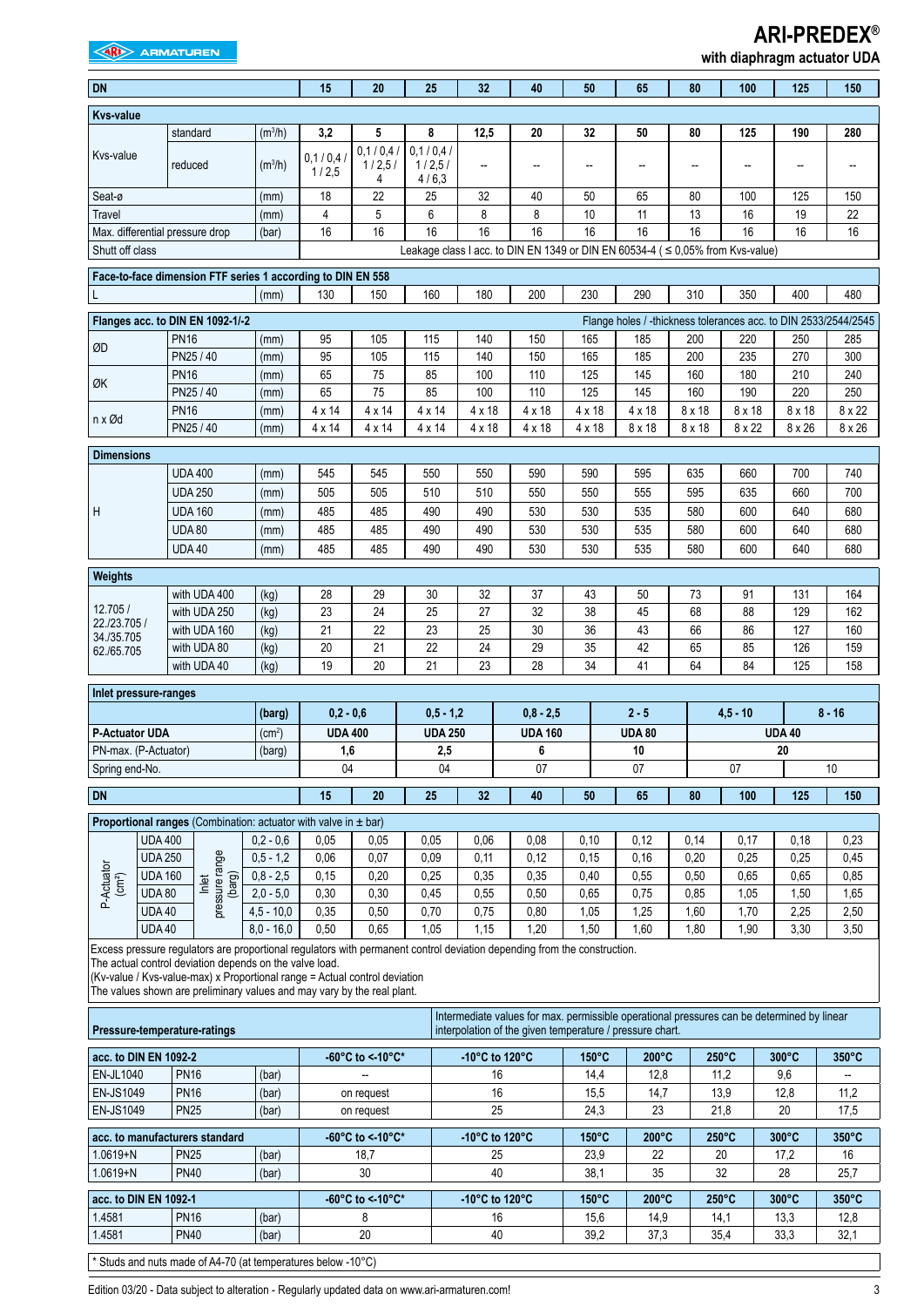#### **Application**

The excess pressure regulator is a self operated, direct acting proportional regulator, which regulates the upstream pressure.

The upstream pressure (p1) is regulated, this means, the valve opens when the upstream pressure rises over an adjusted set point. If the upstream pressure decreases under the adjusted set point, the valve closes automatically. Because of the stainless steel bellows, the downstream pressure (p2) has no influence.

Operating fields are to regulate fluids of the group II acc. to Pressure Equipment Directive 2014/68/EU, e.g. steam, neutral gases, vapours and liquids. With steam and liquids, having temperatures higher than the allowable working temperatures a water seal pot must be installed in the control line (to protect actuator diaphragm) (refer to page 6). Installation in the control line can be seen in the system drawing:



#### **Sizing**

For the calculation you have the program myValve (Program part PREDEX - Excess pressure regulator). After giving in the process data, the Fig.-No. and size is recommended out of the integrated data bank. The diameter of the piping in front and behind of the Excess pressure regulator can also be calculated with the max. allowable flow velocities with myValve.

The necessary upstream pressure gives the needed pressure range. Because the regulation tolerance at the end of the range is smaller, the smaller range must be used, in case of a range overlapping. For example: upstream pressure 2,4 bar(g), choose actuator range 0,8 - 2,5 bar(g), although 2-5 bar(g) could be used.

The safety valve used to secure the upstream pressure must have an adequate distance between set pressure and upstream pressure. The valve sizing must be done with the full capacity of the supplying generator (steam generator, compressor, pump, etc.) while the excess pressure regulator is closed. With this found capacity you can, with myValve (Program part: Safety valves), select the safety valve, and with the exess pressure regulator and other valves, administer them under a project.



Edition 03/20 - Data subject to alteration - Regularly updated data on www.ari-armaturen.com! 4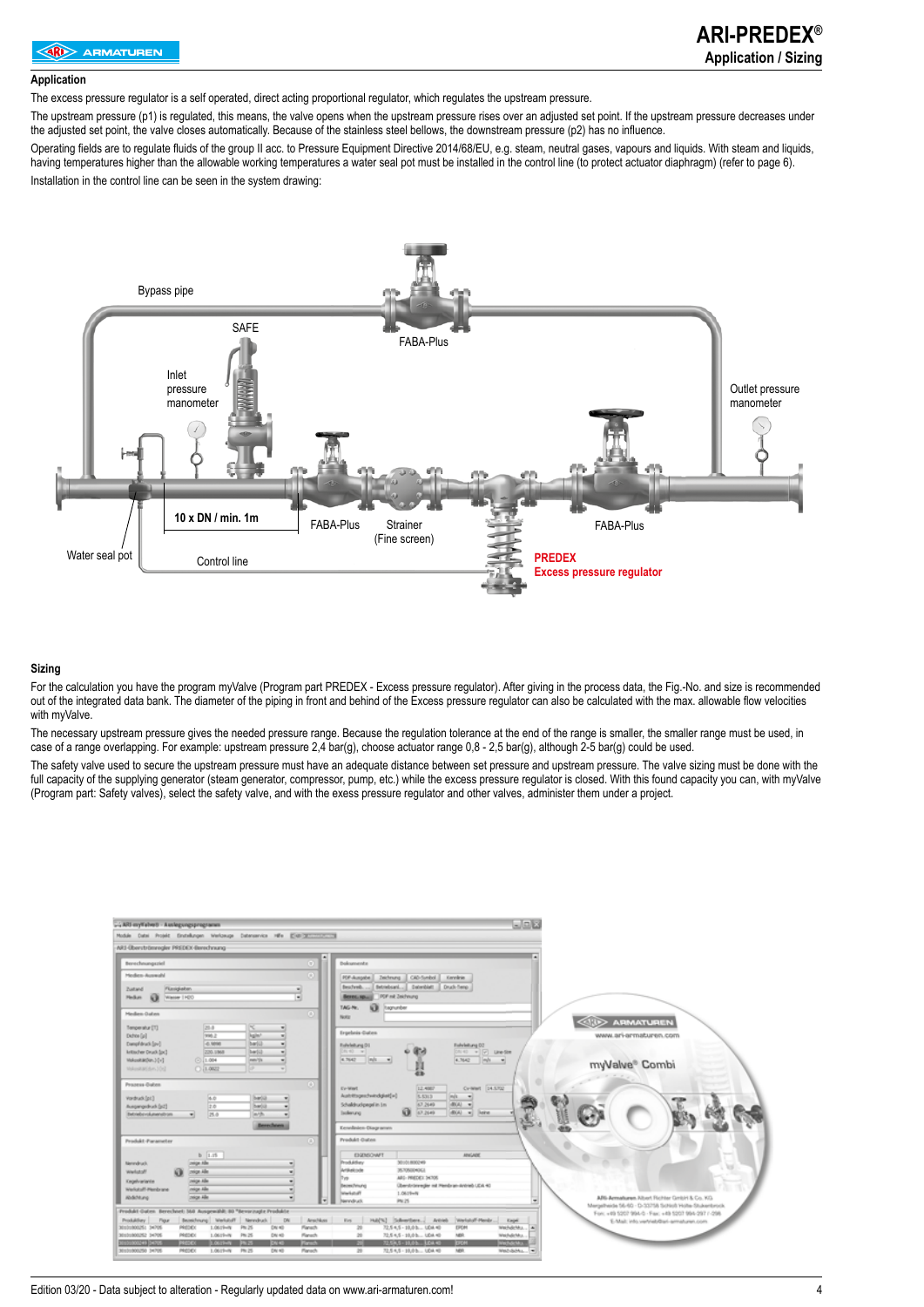| <b>Parts</b>   |               |                              |                                                                            |                                                                         |                            |                                                                                             |  |  |  |  |  |
|----------------|---------------|------------------------------|----------------------------------------------------------------------------|-------------------------------------------------------------------------|----------------------------|---------------------------------------------------------------------------------------------|--|--|--|--|--|
| Pos.           | Sp.p.         | <b>Description</b>           | Fig. 12.705                                                                | Fig. 22.705<br>Fig. 23.705                                              | Fig. 34.705<br>Fig. 35.705 | Fig. 62.705<br>Fig. 65.705                                                                  |  |  |  |  |  |
| 1              |               | Body                         | EN-JL1040, EN-GJL-250                                                      | EN-JS1049, EN-GJS-400-18U-LT                                            |                            | GP240GH+N, 1.0619+N   GX5CrNiMoNb19-11-2, 1.4581                                            |  |  |  |  |  |
| $\overline{2}$ | X             | Screwed seat ring            | X20Cr13+QT, 1.4021+QT                                                      | X6CrNiMoTi17-12-2, 1.4571                                               |                            |                                                                                             |  |  |  |  |  |
| 3              |               | Stud                         | 25CrMo4, 1.7218 - A2B                                                      |                                                                         |                            |                                                                                             |  |  |  |  |  |
| 4              | X             | Gasket                       | Pure graphite (CrNi laminated with graphite)                               |                                                                         |                            |                                                                                             |  |  |  |  |  |
| 5              |               | Bush housing                 |                                                                            | EN-JS1049, EN-GJS-400-18U-LT / X20Cr13+QT, 1.4021+QT                    |                            | X6CrNiMoTi17-12-2, 1.4571                                                                   |  |  |  |  |  |
| 5.1            |               | Guide bush                   | X20Cr13+QT, 1.4021+QT                                                      |                                                                         |                            | X6CrNiMoTi17-12-2. 1.4571                                                                   |  |  |  |  |  |
| 6              | X             | Gasket                       | Pure graphite (CrNi laminated with graphite)                               |                                                                         |                            |                                                                                             |  |  |  |  |  |
| 8              | X             | Balanced-bellow-unit         |                                                                            | X6CrNiMoTi17-12-2, 1.4571 / X5CrNi18-10, 1.4301 / X20Cr13+QT, 1.4021+QT |                            | X6CrNiMoTi17-12-2, 1.4571                                                                   |  |  |  |  |  |
| 9              | X             | Plug                         | X20Cr13+QT, 1.4021+QT (hardened)                                           |                                                                         |                            | X6CrNiMoTi17-12-2, 1.4571 (hardened)                                                        |  |  |  |  |  |
| 10             |               | Washer                       | A2                                                                         |                                                                         |                            | A4                                                                                          |  |  |  |  |  |
| 11             |               | Hexagon screw                | < DN40: A4-70                                                              |                                                                         |                            |                                                                                             |  |  |  |  |  |
| 11             |               | Head                         |                                                                            | $\ge$ DN40: X6CrNiTi18-10, 1.4541 / X20Cr13+QT, 1.4021+QT               |                            | ≤DN50: X6CrNiTi18-10, 1.4541<br>>DN50: X6CrNiTi18-10, 1.4541 /<br>X6CrNiMoTi17-12-2, 1.4571 |  |  |  |  |  |
| 12             |               | Hood, geschlossen            | EN-JS1049, EN-GJS-400-18U-LT                                               |                                                                         |                            | GX5CrNiMoNb19-11-2, 1.4581                                                                  |  |  |  |  |  |
| 14             |               | Hexagon nut                  | C35E. 1.1181 - A2B                                                         |                                                                         |                            | A4-70                                                                                       |  |  |  |  |  |
| 15             | X             | Gasket                       | Pure graphite (CrNi laminated with graphite)                               |                                                                         |                            |                                                                                             |  |  |  |  |  |
| 16             | X             | Sealing-bellow-unit          |                                                                            | X6CrNiMoTi17-12-2, 1.4571 / X5CrNi18-10, 1.4301 / X20Cr13+QT, 1.4021+QT |                            | X6CrNiMoTi17-12-2, 1.4571                                                                   |  |  |  |  |  |
| 17             |               | Adjusting plate              | EN-JS1049, EN-GJS-400-18U-LT                                               |                                                                         |                            |                                                                                             |  |  |  |  |  |
| 18             |               | Head                         | EN-JS1030, EN-GJS-400-15                                                   |                                                                         |                            |                                                                                             |  |  |  |  |  |
| 19             |               | Screw joint                  | 11SMn30+C, 1.0715+C                                                        |                                                                         |                            |                                                                                             |  |  |  |  |  |
| 20             |               | Thread pin                   | 45H - A2B                                                                  |                                                                         |                            |                                                                                             |  |  |  |  |  |
| 21             |               | Guide bush                   | PTFE-25%C                                                                  |                                                                         |                            |                                                                                             |  |  |  |  |  |
| 22             |               | Guide coupling               | X20Cr13+QT, 1.4021+QT                                                      |                                                                         |                            |                                                                                             |  |  |  |  |  |
| 23             |               | Cylindrical balls            | 102Cr6, 1.2067                                                             |                                                                         |                            |                                                                                             |  |  |  |  |  |
| 24             |               | Securing wire                | X12CrNi17-7, 1.4310                                                        |                                                                         |                            |                                                                                             |  |  |  |  |  |
| 25             | x             | Spring                       | 51CrV4, 1.8159                                                             |                                                                         |                            |                                                                                             |  |  |  |  |  |
| 26             |               | Spring plate                 | S235JR, 1.0037                                                             |                                                                         |                            |                                                                                             |  |  |  |  |  |
| 27             |               | Axial bearing                | 102Cr6, 1.2067                                                             |                                                                         |                            |                                                                                             |  |  |  |  |  |
| 28             |               | Pressure plate               | 11SMn30+C, 1.0715+C                                                        |                                                                         |                            |                                                                                             |  |  |  |  |  |
| 29             |               | Parallel pin                 | St                                                                         |                                                                         |                            |                                                                                             |  |  |  |  |  |
| 30             |               | Slotted nut                  | $5.8 - A2B$                                                                |                                                                         |                            |                                                                                             |  |  |  |  |  |
| 31             | x             | P-Actuator                   | DMA 40-80: EN-GJS-400-18U-LT, EN-JS1049<br>DMA 160-400: DD13+QZ, 1.0335+QT |                                                                         |                            | X6CrNiMoTi17-12-2, 1.4571                                                                   |  |  |  |  |  |
| 31.6           | X             | Rolling diaphragm            | NBR / EPDM                                                                 |                                                                         |                            |                                                                                             |  |  |  |  |  |
| 31.8           | x             | Collar nut with sealing ring | 8-A2B<br>$\overline{\phantom{a}}$                                          |                                                                         |                            |                                                                                             |  |  |  |  |  |
| 31.8           | X             | Hexagon nut with flanges     | --<br>A4                                                                   |                                                                         |                            |                                                                                             |  |  |  |  |  |
| 31.13          | X             | Rod seal                     | Polyurethan                                                                |                                                                         |                            |                                                                                             |  |  |  |  |  |
| 31.19          | $\pmb{\chi}$  | O-Ring                       |                                                                            |                                                                         |                            | NBR / EPDM                                                                                  |  |  |  |  |  |
| 32             |               | Thread pin                   | 45H-A2B                                                                    |                                                                         |                            |                                                                                             |  |  |  |  |  |
| 33             |               | Set value bonnet             | GX5CrNiMo19-11-2, 1.4408                                                   |                                                                         |                            |                                                                                             |  |  |  |  |  |
| 34             |               | Adapter                      | X20Cr13+QT, 1.4021+QT                                                      |                                                                         |                            |                                                                                             |  |  |  |  |  |
| 35             |               | Securing wire                | X39CrMo17-1+QT, 1.4122+QT                                                  |                                                                         |                            |                                                                                             |  |  |  |  |  |
|                | L Spare parts |                              |                                                                            |                                                                         |                            |                                                                                             |  |  |  |  |  |

Information / restriction of technical rules need to be observed!

Operating and installation instructions can be downloaded at www.ari-armaturen.com.

A production permission acc. to TRB 801 No. 45 is available (acc. to TRB 801 No. 45 EN-JL1040 is not allowed.)

The engineer, designing a system or a plant, is responsible for the selection of the correct valve.

Resistance and fitness must be verified (or contact the manufacturer for information).

Edition 03/20 - Data subject to alteration - Regularly updated data on www.ari-armaturen.com!<br>5

ARI-Valves of EN-JL1040 are not allowed to be operated in systems acc. to TRD 110.